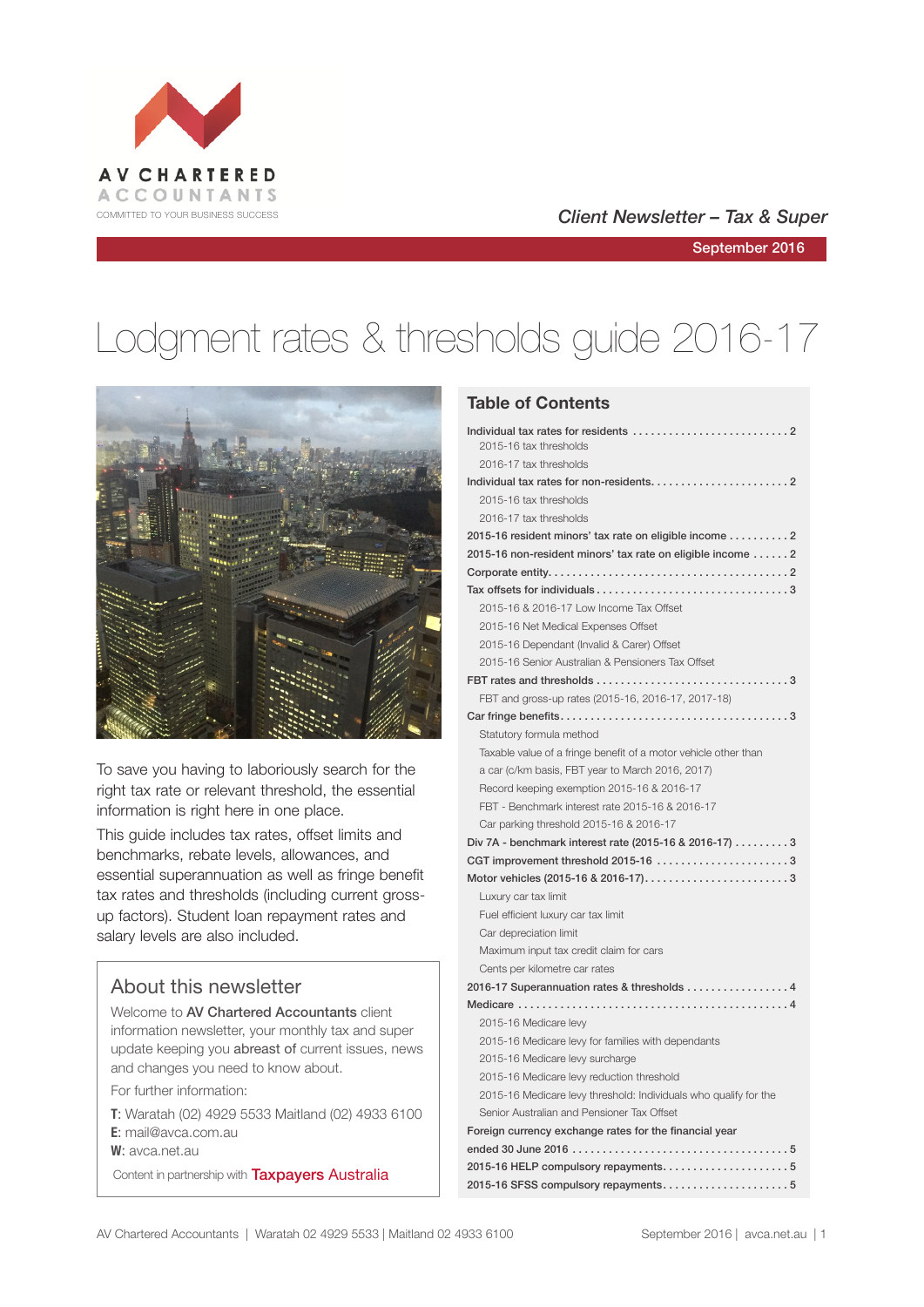| <b>Individual tax rates for residents</b>                                                                            |             |                                                  |  |  |
|----------------------------------------------------------------------------------------------------------------------|-------------|--------------------------------------------------|--|--|
| Taxable<br>income                                                                                                    | Rate<br>(%) | Tax on this income                               |  |  |
| 2015-16 tax thresholds                                                                                               |             |                                                  |  |  |
| $$0 - $18,200$                                                                                                       | 0           | Nil tax payable                                  |  |  |
| $$18,201 -$<br>\$37,000                                                                                              | 19          | 19c for each \$1 over<br>\$18,200                |  |  |
| $$37,001-$<br>\$80,000                                                                                               | 32.5        | \$3,572 plus 32.5c for<br>each \$1 over \$37,000 |  |  |
| $$80,001 -$<br>\$180,000                                                                                             | 37          | \$17,547 plus 37c for<br>each \$1 over \$80,000  |  |  |
| \$180,001 &<br>above                                                                                                 | $47*$       | \$54,547 plus 47c for<br>each \$1 over \$180,000 |  |  |
| 2016-17 tax thresholds                                                                                               |             |                                                  |  |  |
| $$0 - $18,200$                                                                                                       | $\Omega$    | Nil tax payable                                  |  |  |
| $$18,201 -$<br>\$37,000                                                                                              | 19          | 19c for each \$1 over<br>\$18,200                |  |  |
| $$37,001 -$<br>\$80,000#                                                                                             | 32.5        | \$3,572 plus 32.5c for<br>each \$1 over \$37,000 |  |  |
| $$80,001* -$<br>\$180,000                                                                                            | 37          | \$17,547 plus 37c for<br>each \$1 over \$80,000  |  |  |
| \$180,001 &<br>above                                                                                                 | $47*$       | \$54,547 plus 47c for<br>each \$1 over \$180,000 |  |  |
| *Includes 2% Temporary Budget Repair Levy<br>#Likely threshold increase from \$80,000 to \$87,000 not<br>yet enacted |             |                                                  |  |  |

Note: LITO not available for certain minor income.

| <b>Individual tax rates for non-residents</b> |       |                                                  |  |
|-----------------------------------------------|-------|--------------------------------------------------|--|
| 2015-16 tax thresholds                        |       |                                                  |  |
| $$0 - $80,000$                                | 32.5  | 32.5c for each \$1                               |  |
| $$80,001 -$<br>\$180,000                      | 37    | \$26,000 plus 37c for<br>each \$1 over \$80,000  |  |
| \$180,001 &<br>above                          | $47*$ | \$63,000 plus 47c for<br>each \$1 over \$180,000 |  |
| 2016-17 tax thresholds                        |       |                                                  |  |
| $$0 - $80,000*$                               | 32.5  | 32.5c for each \$1                               |  |
| $$80,001* -$<br>\$180,000                     | 37    | \$26,000 plus 37c for<br>each \$1 over \$80,000  |  |
| \$180,001 &<br>above                          | 47*   | \$63,000 plus 47c for<br>each \$1 over \$180,000 |  |

\*Includes 2% Temporary Budget Repair Levy

#Likely threshold increase from \$80,000 to \$87,000 not yet enacted

#### Lodgment rates and thresholds guide 2016-17

| 2015-16 resident minors' tax rate on<br>eligible income |                              |  |  |
|---------------------------------------------------------|------------------------------|--|--|
| Taxable income                                          | Tax on this income           |  |  |
| Up to $$416$                                            | Nil                          |  |  |
| $$417 - $1,307$                                         | 68%* for the part over \$416 |  |  |
| \$1,308 & above                                         | 47%* on the entire amount    |  |  |

\*Includes 2% Temporary Budget Repair Levy #Likely threshold increase from \$80,000 to \$87,000 not yet enacted

Note: LITO not available for certain minor income.

#### **2015-16 non-resident minors' tax rate on eligible income**

| <b>Taxable</b><br>income | Tax on this income                         |
|--------------------------|--------------------------------------------|
| Up to \$416              | 34.5%* on the entire amount                |
| $$417 -$<br>\$663        | $$143.52 + 68\%$ on the part over<br>\$416 |
| \$664 &<br>above         | 47%* on the entire amount                  |

\*Includes 2% Temporary Budget Repair Levy

| <b>Corporate entity tax rates</b>                  | Rate                                     |  |  |  |
|----------------------------------------------------|------------------------------------------|--|--|--|
| Private and public companies                       | $30\%$ or $28.5\%$ <sup>1</sup>          |  |  |  |
| Corporate unit trusts and public<br>trading trusts | 30% or 28.5% <sup>1</sup>                |  |  |  |
| Life Insurance companies                           |                                          |  |  |  |
| Ordinary class                                     | 30%                                      |  |  |  |
| Complying superannuation<br>class                  | 15%                                      |  |  |  |
| Non-profit companies                               |                                          |  |  |  |
| First \$416 of taxable income                      | Nil                                      |  |  |  |
| Taxable income $$417 - $915^2$                     | 55% of excess<br>over \$416 <sup>2</sup> |  |  |  |
| Taxable income \$916 <sup>2</sup><br>and above     | $30\%$ or $28.5\%$ <sup>1</sup>          |  |  |  |

1: The tax rate is reduced to 28.5% for companies that are "small business entities" (SBEs) with an aggregated annual turnover of less than \$2 million from 1 July 2015.

2: Upper limit is reduced from \$915 to \$863 for nonprofit companies that are SBEs from 1 July 2015.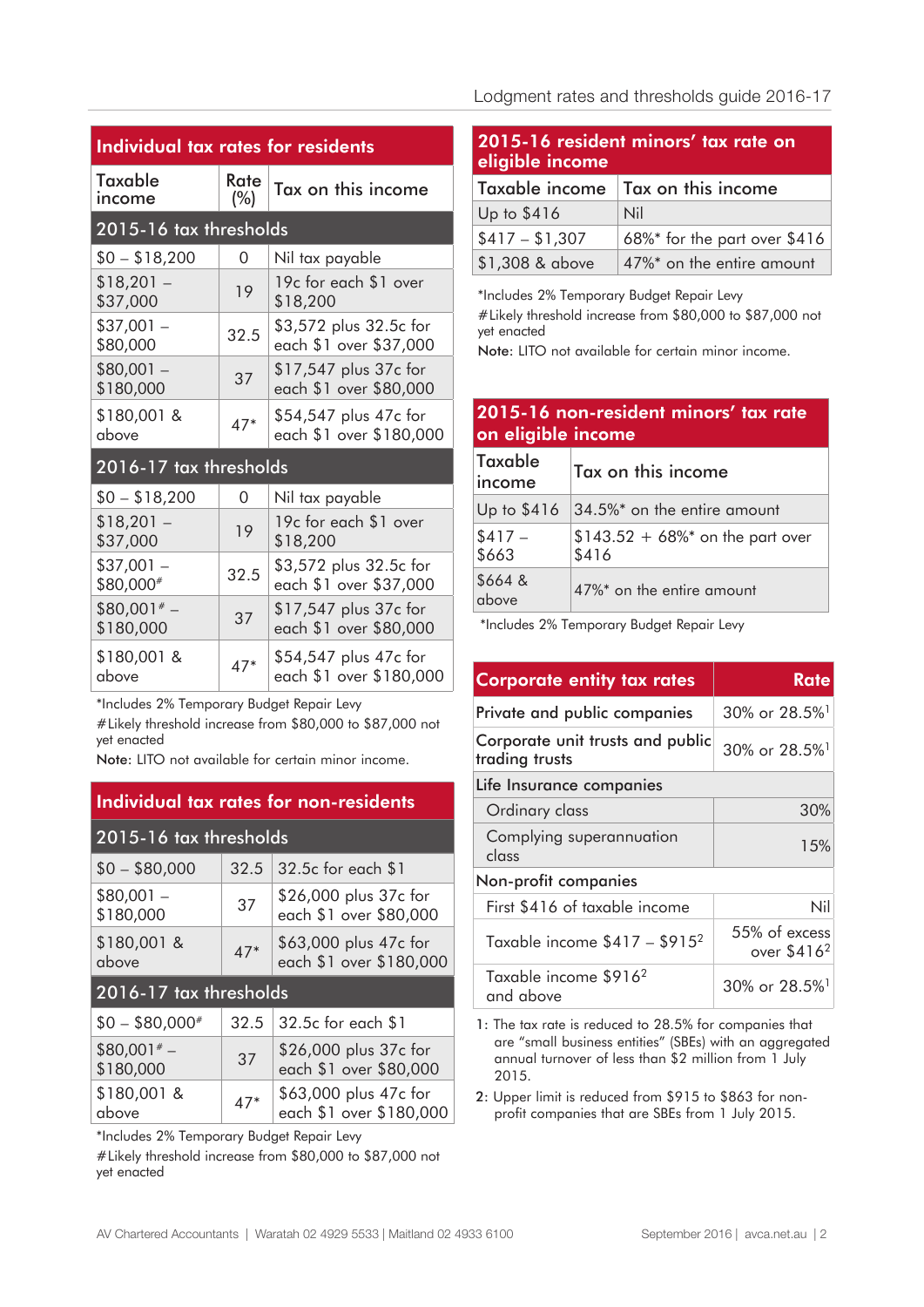#### **Tax offsets for individuals**

#### 2015-16 & 2016-17 Low Income Tax **Offset**

| Taxable income         | Tax offset                                           |
|------------------------|------------------------------------------------------|
| $$0 - $37,000$         | \$445                                                |
| $$37,001-$<br>\$66,666 | $$445 - (1.5\% \text{ of excess over})$<br>\$37,000) |
| \$66,667 & above   Nil |                                                      |

### 2015-16 Net Medical Expenses Offset

| Tax offset claimable <sup>1</sup>                   | Adjusted taxable income                                                            |
|-----------------------------------------------------|------------------------------------------------------------------------------------|
| 20% of net medical<br>expenses exceeding<br>\$2,265 | Single <sup>2</sup> : $$90,000$ or less<br>Family <sup>3</sup> : \$180,000 or less |
| 10% of net medical<br>expenses exceeding<br>\$5,343 | Single <sup>2</sup> : above $$90,000$<br>Family <sup>3</sup> : above \$180,000     |

1: Offset for 2015-16 only available for disability aids, attendant care or aged care.

2: Single at 30 June 2016 and no dependent children.

3: Has a spouse at 30 June 2016, or dependent children at any time during 2015-16, or both.

# 2015-16 Dependant (Invalid and Carer) **Offset**

| Adjusted taxable<br>income (ATI) is: | Offset amount                      |
|--------------------------------------|------------------------------------|
| \$282 or less                        | $$2,588*$                          |
| $$283 - $10,634$                     | $$2,588^* - [(ATI - $282) \div 4]$ |
| $$10,634$ and above   Nil            |                                    |

\*This is the maximum offset. Assumes dependant status maintained for full income year.

#### 2015-16 Senior Australian and Pensioners Tax Offset

| Family<br>status                      | Maximum<br>tax offset | Shade-out<br>income<br>threshold | Cut-out<br>income<br>threshold |
|---------------------------------------|-----------------------|----------------------------------|--------------------------------|
| Single                                | \$2,230               | \$32,279                         | \$50,119                       |
| Married or<br>de facto<br>(each)      | \$1,602               | \$28,974                         | \$41,790                       |
| Separated<br>due to illness<br>(each) | \$2,040               | \$31,279                         | \$47,599                       |

Note: Offset entitlements reduce by 12.5c for each \$1 of rebate income in excess of the shade-out threshold. No entitlement when rebate income reaches the cut-out threshold.

#### **FBT rates and thresholds**

| FBT and gross-up rates |      |        |        |  |
|------------------------|------|--------|--------|--|
| FBT year               | Rate | Type 1 | Type 2 |  |
| 2015-16 &<br>2016 - 17 | 49%  | 2.1463 | 1.9608 |  |
| 2017-18                | 47%  | 2.0802 | 1.8868 |  |

#### **Car fringe benefits**

#### Statutory formula method

The statutory fraction is 20%\*.

\*Applies to "commitments" entered into from May 2011. Previous statutory fractions based on kms travelled may be used for pre-May 2011 commitments.

| Taxable value of a fringe benefit of a<br>motor vehicle other than a car (c/km basis) |                           |  |                            |                  |
|---------------------------------------------------------------------------------------|---------------------------|--|----------------------------|------------------|
| FBT year ending                                                                       | 0 -<br>2500 <sub>cc</sub> |  | Over<br>2500 <sub>cc</sub> | Motor-<br>cycles |
| 31-Mar-16                                                                             | 51c                       |  | 61c                        | 15c              |
| 31-Mar-17                                                                             | 52c                       |  | 63c                        | 15c              |
| Record keeping exemption                                                              |                           |  |                            |                  |
| 2015-16                                                                               | \$8,164                   |  | 2016-17                    | \$8,286          |
| FBT - Benchmark interest rate                                                         |                           |  |                            |                  |
| 2015-16                                                                               | 5.65%                     |  | 2016-17                    | 5.65%            |
| Car parking threshold                                                                 |                           |  |                            |                  |
| \$8.37<br>\$8.48<br>2015-16<br>2016-17                                                |                           |  |                            |                  |

| Div 7A – benchmark interest rate |  |  |
|----------------------------------|--|--|
| 5.45%                            |  |  |
| 5.40%                            |  |  |
|                                  |  |  |

# **2015-16 CGT improvement threshold**

Improvement threshold \$143,392

| <b>Motor vehicles</b>                      |          |          |  |  |
|--------------------------------------------|----------|----------|--|--|
|                                            | 2015-16  | 2016-17  |  |  |
| Luxury car tax limit                       | \$63,184 | \$64,132 |  |  |
| Fuel efficient luxury car<br>tax limit     | \$75,375 | \$75,526 |  |  |
| Car depreciation limit                     | \$57,466 | \$57,581 |  |  |
| Maximum input tax<br>credit claim for cars | \$5,224  | \$5,234  |  |  |

**2015-16 & 2016-17 Cents per km car rates** 66c per km regardless of engine size.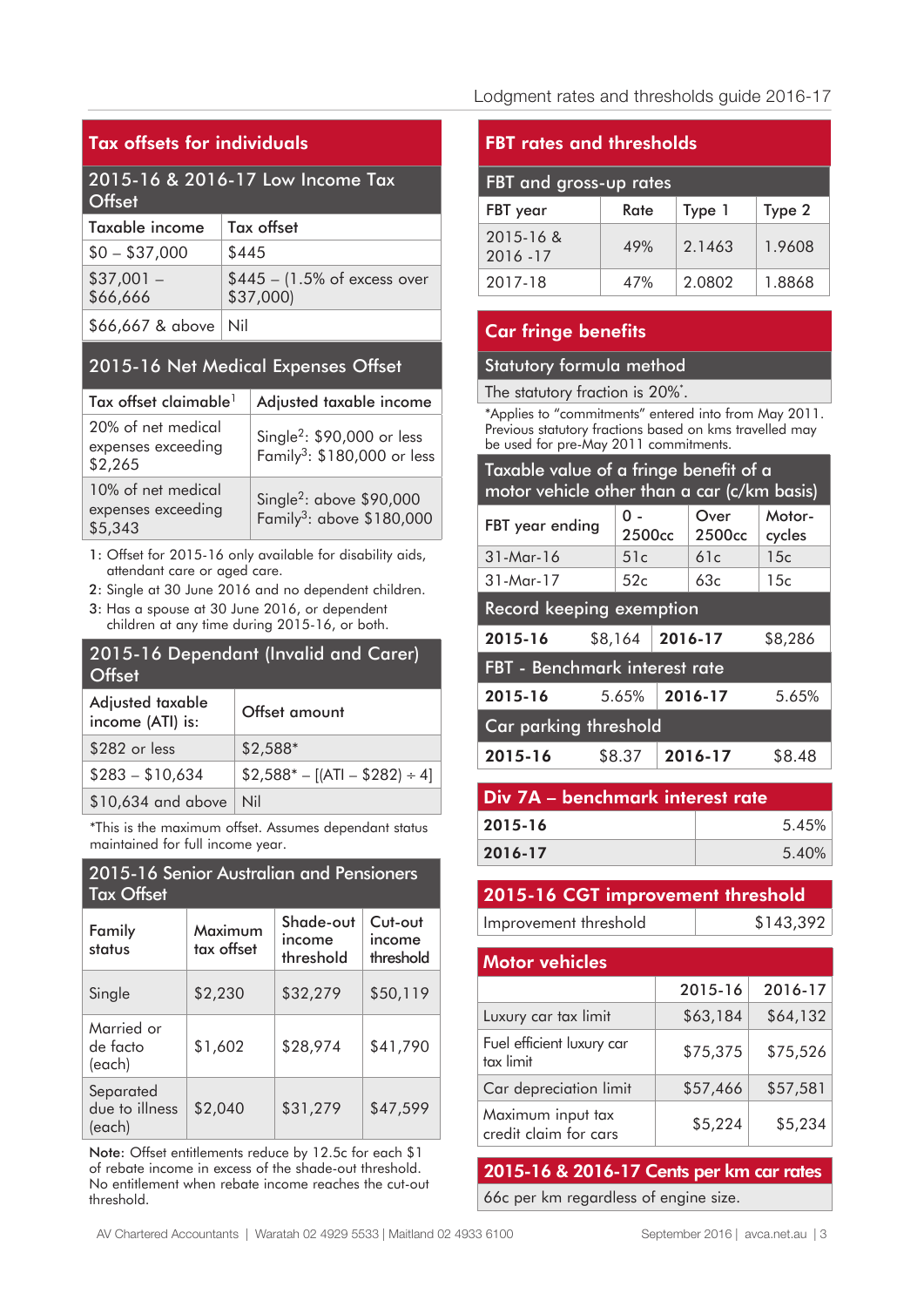#### Lodgment rates and thresholds guide 2016-17

| 2016-17 Superannuation rates & thresholds                                                        |             |
|--------------------------------------------------------------------------------------------------|-------------|
| SLS <sup>1</sup> low rate cap amount (indexed)                                                   | \$195,000   |
| SLS <sup>1</sup> untaxed plan cap amount (indexed)                                               | \$1,415,000 |
| Life benefit ETP <sup>2</sup> cap (indexed) <sup>3</sup>                                         | \$195,000   |
| Death benefit ETP <sup>2</sup> cap (indexed) <sup>3</sup>                                        | \$195,000   |
| Tax-free part of a genuine redundancy<br>payment or early retirement scheme<br>payment (indexed) | \$9,936     |
| For each completed year of service add                                                           | \$4,969     |
| <b>Government co-contribution (max \$500)</b>                                                    |             |
| Lower income threshold                                                                           | \$36,021    |
| Higher income threshold                                                                          | \$51,021    |
| Low income superannuation contribution                                                           |             |
| Maximum adjusted taxable income                                                                  | \$37,000    |
| Maximum payable                                                                                  | \$500       |
| <b>Contribution caps</b>                                                                         |             |
| Concessional (indexed)                                                                           | \$30,000    |
| Concessional (temporary, non-indexed) <sup>4</sup>                                               | \$35,000    |
| Non-concessional                                                                                 | \$180,000   |
| CGT cap (indexed)                                                                                | \$1,415,000 |
| Non-concessional with bring forward<br>option (non-indexed) <sup>5</sup>                         | \$540,000   |
| <b>Superannuation Guarantee (SG)</b>                                                             |             |
| Prescribed minimum employer<br>contribution rate                                                 | 9.50%       |
| Max contribution base (per SG quarter)                                                           | \$51,620    |
| Minimum account based pension withdrawal                                                         |             |
| Under 65 years                                                                                   | 4%          |
| 65 to less than 75 years                                                                         | 5%          |
| 75 to less than 80 years                                                                         | 6%          |
| 80 to less than 85 years                                                                         | 7%          |
| 85 to less than 90 years                                                                         | 9%          |
| 90 to less than 95 years                                                                         | 11%         |
| 95 years and over                                                                                | 14%         |
| Maximum pension withdrawal                                                                       |             |
| Transition to retirement                                                                         | 10%         |
| Account based pension                                                                            | 100%        |
| Preservation age table                                                                           |             |
| Date of birth:                                                                                   |             |
| Before 1 July 1960                                                                               | 55          |
| 1 July 1960 - 30 June 1961                                                                       | 56          |
| 1 July 1961 - 30 June 1962                                                                       | 57          |
| 1 July 1962 - 30 June 1963                                                                       | 58          |
| 1 July 1963 - 30 June 1964                                                                       | 59          |
| 1 July 1964 or later                                                                             | 60          |
| 1: Superannuation Lump Sum (SLS)                                                                 |             |

- 2: Employment Termination Payment (ETP)
- 3: Whole of income cap of \$180,000 applies.
- 4: In 2016-17, a \$35,000 cap applies for individuals aged 49 years or over on 30 June 2016.
- 5: Eligible persons may bring forward the next 2 years' nonconcessional contributions.

|                         | with dependants            | 2015-16 Medicare levy for families                                        |                                |
|-------------------------|----------------------------|---------------------------------------------------------------------------|--------------------------------|
|                         |                            | <b>Family taxable income \$</b>                                           |                                |
| No. of<br>dependants    | <b>Nil levy</b><br>payable | <b>Reduced levy</b><br>shade-in range<br>(10% of excess<br>over nil band) | <b>Normal</b><br>2%<br>payable |
| 0                       | To                         | \$36,002-                                                                 | \$45,002                       |
|                         | \$36,001                   | \$45,001                                                                  | & above                        |
| $\mathbf{1}$            | To                         | \$39,308-                                                                 | \$49,134                       |
|                         | \$39,307                   | \$49,133                                                                  | & above                        |
| $\overline{2}$          | To                         | \$42,614-                                                                 | \$53,266                       |
|                         | \$42,613                   | \$53,265                                                                  | & above                        |
| 3                       | To                         | \$45,920-                                                                 | \$57,398                       |
|                         | \$45,919                   | \$57,397                                                                  | & above                        |
| $\overline{\mathbf{A}}$ | Tο                         | \$49,226-                                                                 | \$61,530                       |
|                         | \$49,225                   | \$61,529                                                                  | & above                        |
| 5                       | To                         | \$52,532-                                                                 | \$65,662                       |
|                         | \$52,531                   | \$65,661                                                                  | & above                        |
| 6                       | To                         | $$55,838$ <sup>1</sup> -                                                  | \$69,7942                      |
|                         | \$55,8371                  | \$69,7932                                                                 | & above                        |

#### 2015-16 Medicare levy surcharge Income for MLS purposes<sup>1</sup> Single Family<sup>2</sup> Rate  $$0 - $90,000$   $$0 - $180,000$  0%  $$90,001 - $105,000 \mid $180,001 - $210,000 \mid 1\%$  $$105,001 - $140,000 \mid $210,001 - $280,000 \mid 1.25\%$

\$140,001 & above \$280,001 & above 1.5% 1: Includes taxable income, reportable fringe benefits, reportable super contributions, net investment losses, exempt foreign income and any net amount subject to family trust distribution tax.

2: Threshold increases by \$1,500 for each additional dependent child after the first.

| 2015-16 Medicare levy threshold :<br>Individuals who qualify for the Senior<br><b>Australian and Pensioner Tax Offset</b> |                                                 |  |  |  |
|---------------------------------------------------------------------------------------------------------------------------|-------------------------------------------------|--|--|--|
| Taxable income                                                                                                            | Medicare levy payable                           |  |  |  |
| $$0 - $33,738$<br>Nil                                                                                                     |                                                 |  |  |  |
|                                                                                                                           | $$33,739 - $42,172$ 10% of excess over \$33,738 |  |  |  |
| \$42,173 & above                                                                                                          | 2% of taxable income                            |  |  |  |
| 2015-16 Medicare levy reduction<br>threshold                                                                              |                                                 |  |  |  |

# Taxable income | Medicare levy payable  $$0 - $21,335$  Nil \$21,336 – \$26,668 10% of excess over \$21,335 \$26,669 & above 2% of taxable income

AV Chartered Accountants | Waratah 02 4929 5533 | Maitland 02 4933 6100 September 2016 | avca.net.au | 4